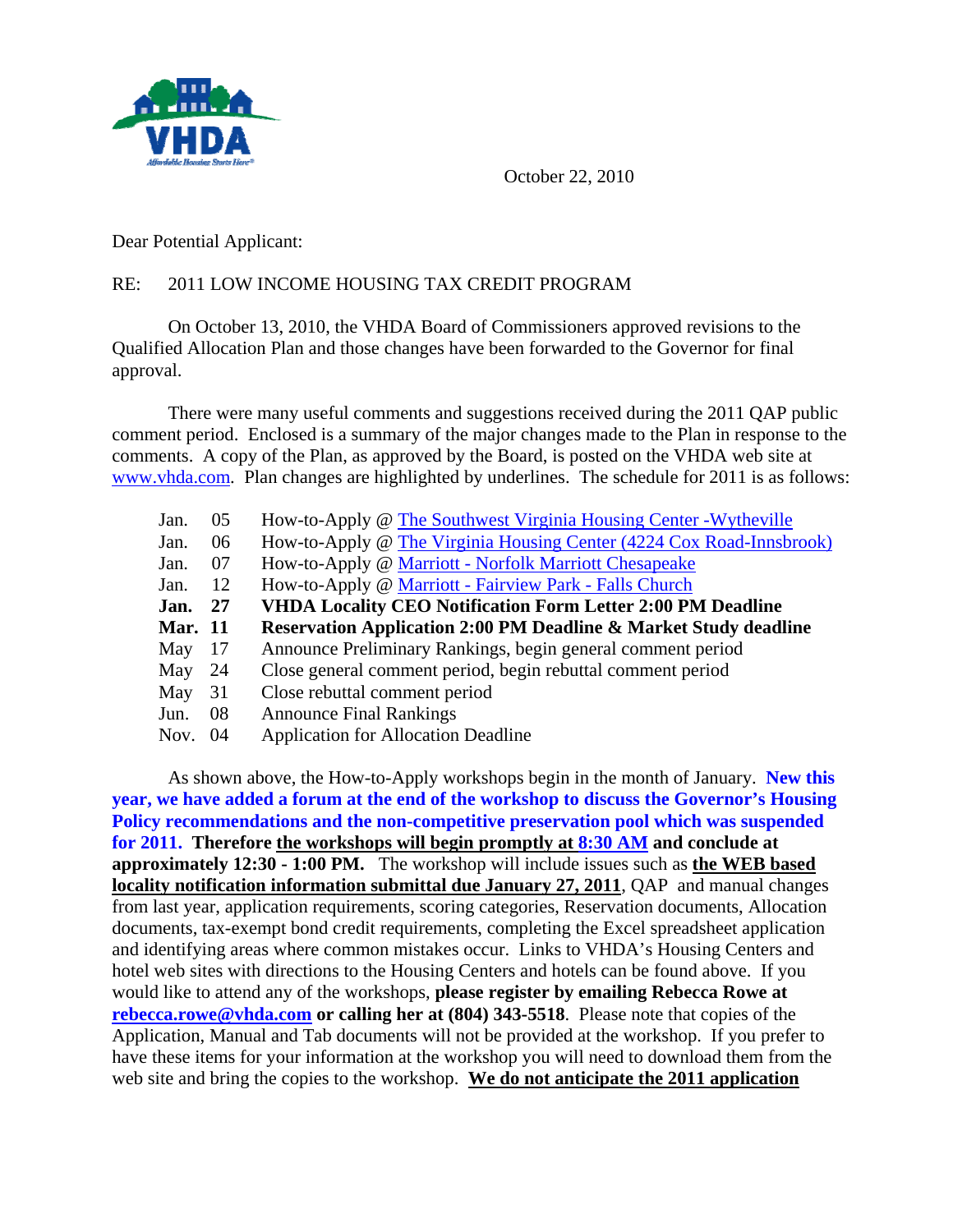2011 Low Income Housing Tax Credit Program October 22, 2010 Page 2

## **materials to be updated and available on to the web site until mid to late December 2010. An update email will be sent to you in December notifying you that the web site has been updated with the 2011 application materials.**

 We look forward to working with you next year. If you have any tax credit questions, please call me at (804) 343-5786 or email me at  $j$ im.chandler@vhda.com.

Sincerely,

 James M. Chandler Director of Low Income Housing Tax Credit Programs

JMC/rer Enclosures